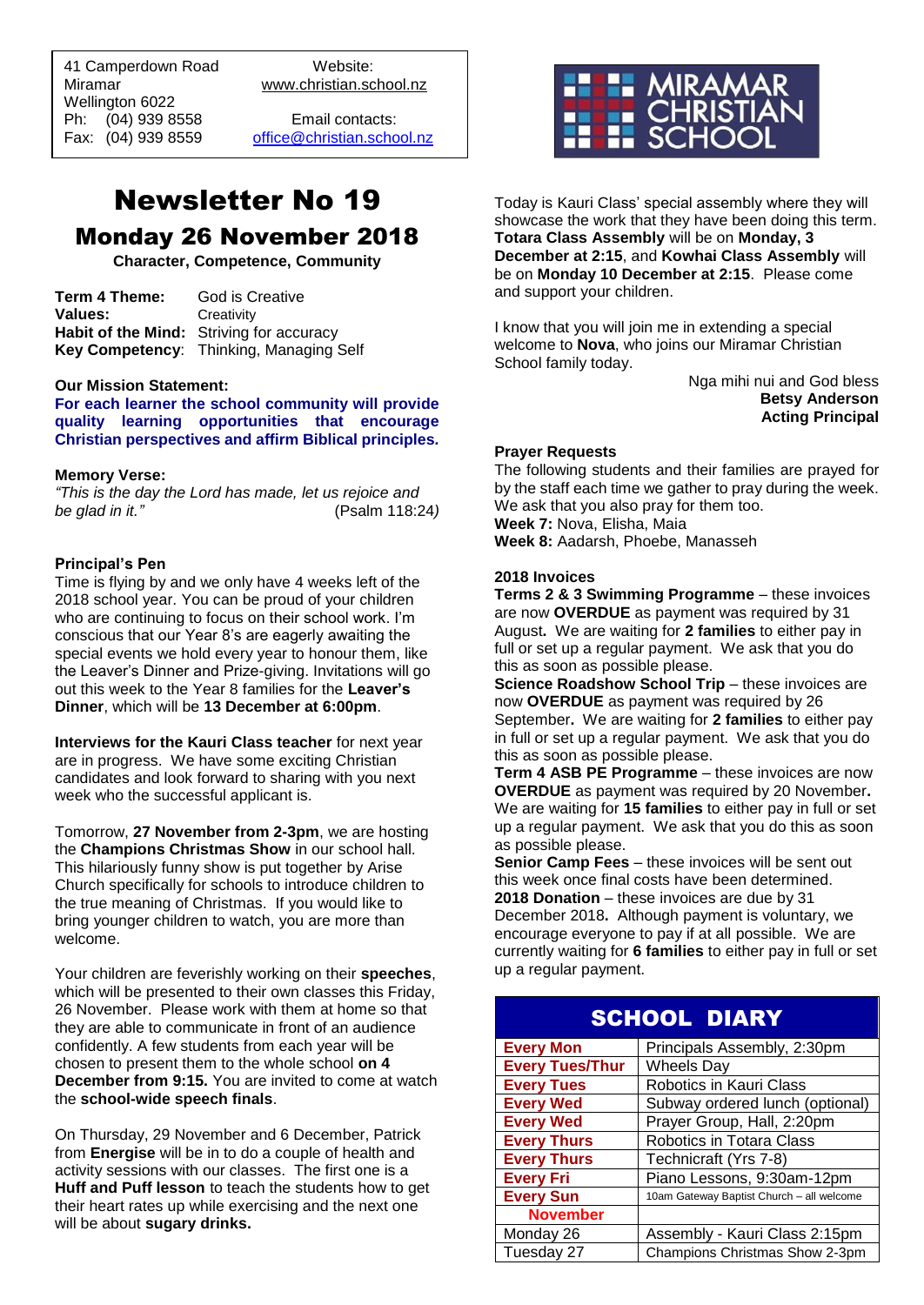| Thursday 29     | Energise Huff n Puff Programme a.m.  |
|-----------------|--------------------------------------|
| Friday 30       | Mufti Day - gold coin donation       |
| Friday 30       | PE @ ASB p.m.                        |
| <b>December</b> |                                      |
| Monday 3        | Assembly – Totara Class 2:15pm       |
| Tuesday 4       | Speech finals 9:15                   |
| Tuesday 4       | FoTS, 2pm, Rm4                       |
| Wednesday 5     | EZ Miniball @ ASB                    |
| Thursday 6      | Energise Huff n Puff Programme a.m   |
| Friday 7        | PE @ ASB p.m.                        |
| Monday 10       | Assembly - Kowhai Class 2:15pm       |
| Monday 10       | BoT Mtg, 6:30pm, Rm4                 |
| Tuesday 11      | Volunteers Thank you Lunch           |
| Wednesday 12    | Scooter Skills a.m.                  |
| Wednesday 12    | Beach Afternoon p.m.                 |
| Thursday 13     | Yr8 Leavers Dinner                   |
| Friday 14       | PE @ ASB p.m.                        |
| Monday 17       | Beach Afternoon Postponement         |
| Tuesday 18      | Prizegiving Rehearsal, 9am @ Gateway |
| Tuesday 18      | Prizegiving, 6pm @ Gateway           |
| Wednesday 19    | <b>Top House Reward</b>              |
| Thursday 20     | Reports sent home                    |
| Thursday 20     | Term 4 ends, 12pm                    |

## **2019 Term Dates**

Term 1: Mon 4 Feb – Fri 12 Apr Term 2: Mon 29 Apr – Fri 5 Jul Term 3: Mon 22 July – Fri 27 Sep Term 4: Mon 14 Oct – Wed 18 Dec

*Please note the following dates where school will be closed in 2019: Fri 1 Feb: Teacher Only Day Wed 6 Feb: Waitangi Day Sat 13 Apr – Sun 28 April: Term 1 Holidays Fri 19 Apr: Easter Good Friday Mon 22 Apr: Easter Monday Tue 23 Apr: Easter Tuesday Thu 25 Apr: ANZAC Day Mon 3 Jun: Queens Birthday Sat 6 Jul – Sun 21 July: Term 2 Holidays Sat 28 Sep – Sun 13 October: Term 3 Holidays Mon 28 Oct: Labour Day*



## **The Salvation Army Miramar – Christmas Surprise**

**When:** Fri 14 Dec – 6:30-7:30pm

Sat 15 Dec – 9:30-10:30am, 11am-12pm, 1pm-2pm, 6:30pm-7:30pm

**Where:** The Salvation Army Miramar, 63 Miramar Ave *We've designed a Christmas experience for the whole family!*

Together you'll have the opportunity to get into the Christmas spirit by wandering at your own pace through our marketplace-style environment. As a family, create and decorate a gingerbread stable, DIY a modern plywood Christmas tree, play in our Christmas-cafe dramatic play area, and experiment and innovate with our vertical wind tunnel. We'll wrap up the session all together by discovering a Christmas Surprise through carols at the Nativity, then enjoy free coffee, fluffys and cookies in our outdoor courtyard cafe!

There is no entry fee but a suggested donation is a small gift that can be gifted to a family in our community that will struggle during the Christmas season. These can be dropped off on arrival at the event.

For more information and to reserve your tickets go to [http://miramarsalvationarmy.co.nz/events/christmas](http://miramarsalvationarmy.co.nz/events/christmas-surprise/)[surprise/](http://miramarsalvationarmy.co.nz/events/christmas-surprise/)



## **OPEN 7 DAYS A WEEK**

8 TE PUNI STREET PETONE (04) 210 1502

**Flipout Wellington is a fun indoor arena** offering a wide range of trampolining, parkour and gymnastic activities for the .<br>whole family. We even have a cafe upstairs for parents coffee fix!





Many children enter into emergency service facilities during the Christmas period and we would love your support.

Our aim is to bring a little bit of sunshine and hope to our most vulnerable children.

Foster Hope is collecting new, unwrapped gifts for children aged 1-18 years.

We would appreciate all donations by 10 December.

Please check out our website for further information regarding our Christmas Gift Drive, and drop off locations: www.fosterhope.org.nz